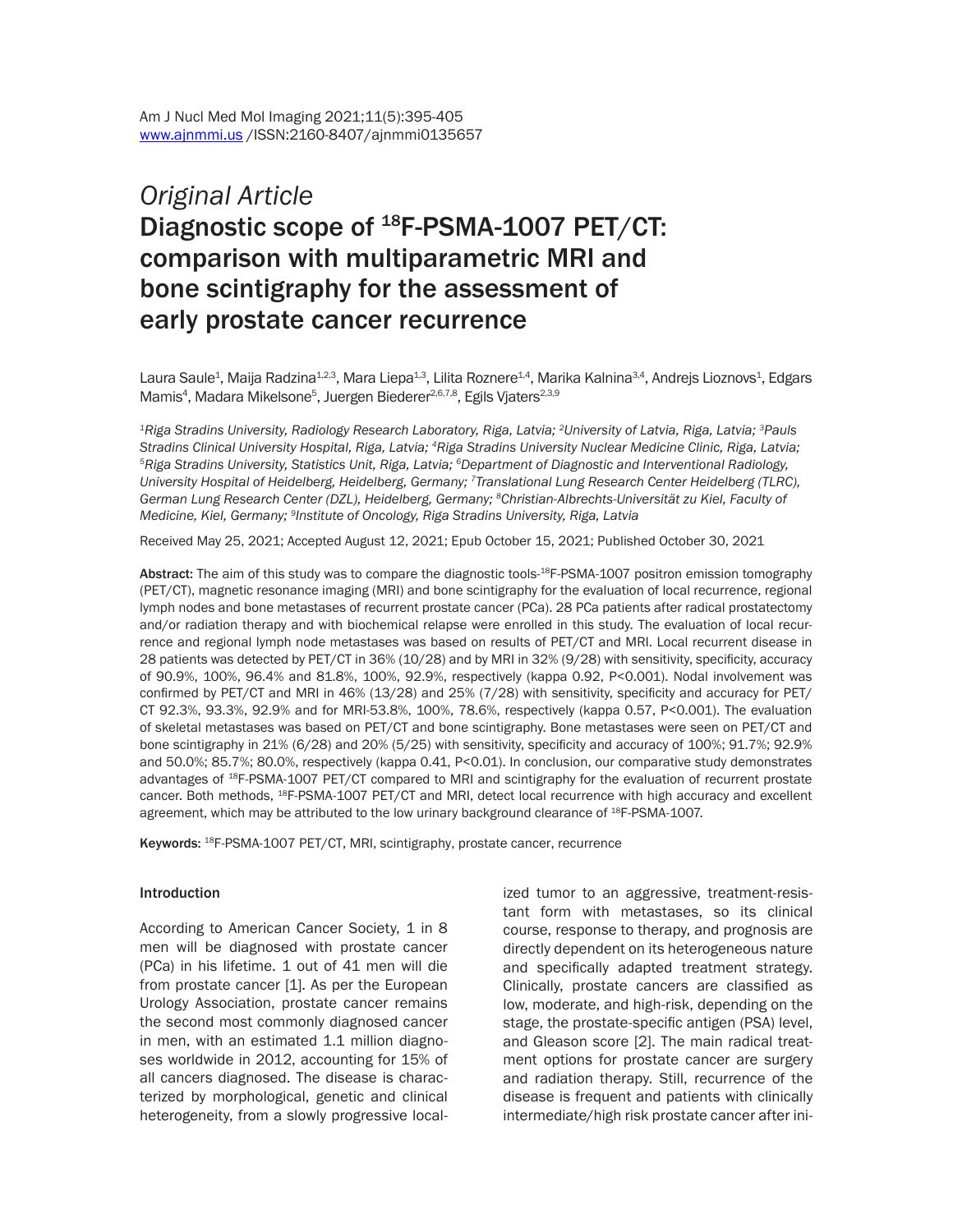tial radical treatment need clinical follow-up. While Prostate-specific antigen (PSA) is still the most commonly used biomarker for prostate cancer screening and follow-up, it is unspecific and does not reflect tumor localization or volume-on the other hand, patients with biochemical recurrence are best treated as early as possible and precise imaging of volume and localization of the lesions is mandatory for planning salvage therapy. However, accurate localization of recurrent prostate cancer at low PSA values is still a major challenge. Presently and with the currently available PET/CT tracers, a systematic combination of the available modalities for a multimodality comparative approach seems to offer the best options. Since the most significant reason for failure of salvage therapy is undetected metastatic disease, in particular lymph node metastases, anatomical and functional imaging plays a decisive role [3, 4].

This highlights the need for the further optimization of molecular imaging for biochemically recurrent prostate cancer (BRPCa). New radiopharmaceuticals have substantially increased the diagnostic scope of radionuclide imaging for recurrent prostate cancer and treatment strategy. Hybrid imaging with Positron emission tomography in combination with computer tomography (PET/CT) is a functional and anatomical non-invasive imaging modality used in the detection and staging of prostate cancer, in the evaluation of treatment efficacy and localization of recurrence. When compared with other diagnostic modalities, e.g. Magnetic Resonance Imaging (MRI), Computed Tomography (CT) or bone scintigraphy, the single PET/CT examination can be more accurate to find very tiny metastases in both-soft tissues and bones [4]. PSMA is an excellent tool for radionuclide diagnostics and prostate cancer treatment for several reasons: it is expressed in prostate cancer cells during all stages of the disease on the cell surface as an integral part of the membrane and does not go into blood circulation. Several radiolabeled PSMA probes have been developed, including that most widely used: 68Ga-PSMA-11. Radiopharmarceutical 18F-PS-MA-1007 is a novel PSMA-based radiopharmaceutical that has several advantages over 68Ga-PSMA-11 [5]. Comparing both, 68Ga-PS-MA-11 ligands have a drawback in the assessment of small local recurrences, which is their excretion via the kidneys and high accumulation in the urinary bladder  $[6]$ .  $^{18}F-PSMA-1007$ combines the same favorable properties (in respect to structure, biodistribution and uptake by prostate cancer cells) with partial hepatobiliary elimination and lower local accumulation in the urinary tract. Therefore, fewer overlays of the structures of interest may be expected. The aim of the presented study therefore was to further investigate the potential clinical value of 18F-PSMA-1007 PET/CT compared to MRI and bone scintigraphy.

## Materials and methods

## *Patients*

Out of a cohort of 137 consecutive patients with primary or recurrent prostate cancer who underwent 18F-PSMA-1007 PET/CT at our institution, a subgroup of 28 patients with biochemical PCa recurrence met the inclusion criteria for the study and was enrolled. Besides  $^{18}$ F-PSMA-1007 PET/CT, all patients underwent pelvic multiparametric mpMRI and bone scintigraphy within ≤3 months before or ≤1 month after PET/CT as components of their clinical routine work-up. The study was approved by the ethics committee and informed written consent was obtained from all patients.

*Inclusion criteria:* Only patients who matched the criteria of the Eastern Cooperative Oncology Group (ECOG) 0 to 2 and for whom full access to previous clinical history (initial stage of disease, previous treatment, prostate biopsy histology results, Gleason score, at least two previous serum PSA level results) was available, were enrolled. Criteria for biochemical recurrence (within 10 years after initial therapy) were PSA 0.2-5.0 ng/ml after radical prostatectomy (subgroup 1) or prostatectomy with following radiation therapy in recurrence (subgroup 2), respectively.

*Exclusion criteria were:* decreased renal function (glomerular filtration rate <45 ml/min); pelvic radiation therapy within 6 months before PET/CT and MRI; chemotherapy before PET/CT and MRI and patients with history of additional oncological disease.

## *Imaging*

PET/CT: All patients underwent <sup>18</sup>F-PSMA-1007 PET/CT using a commercially available clinical system equipped with 18 cm size PET detector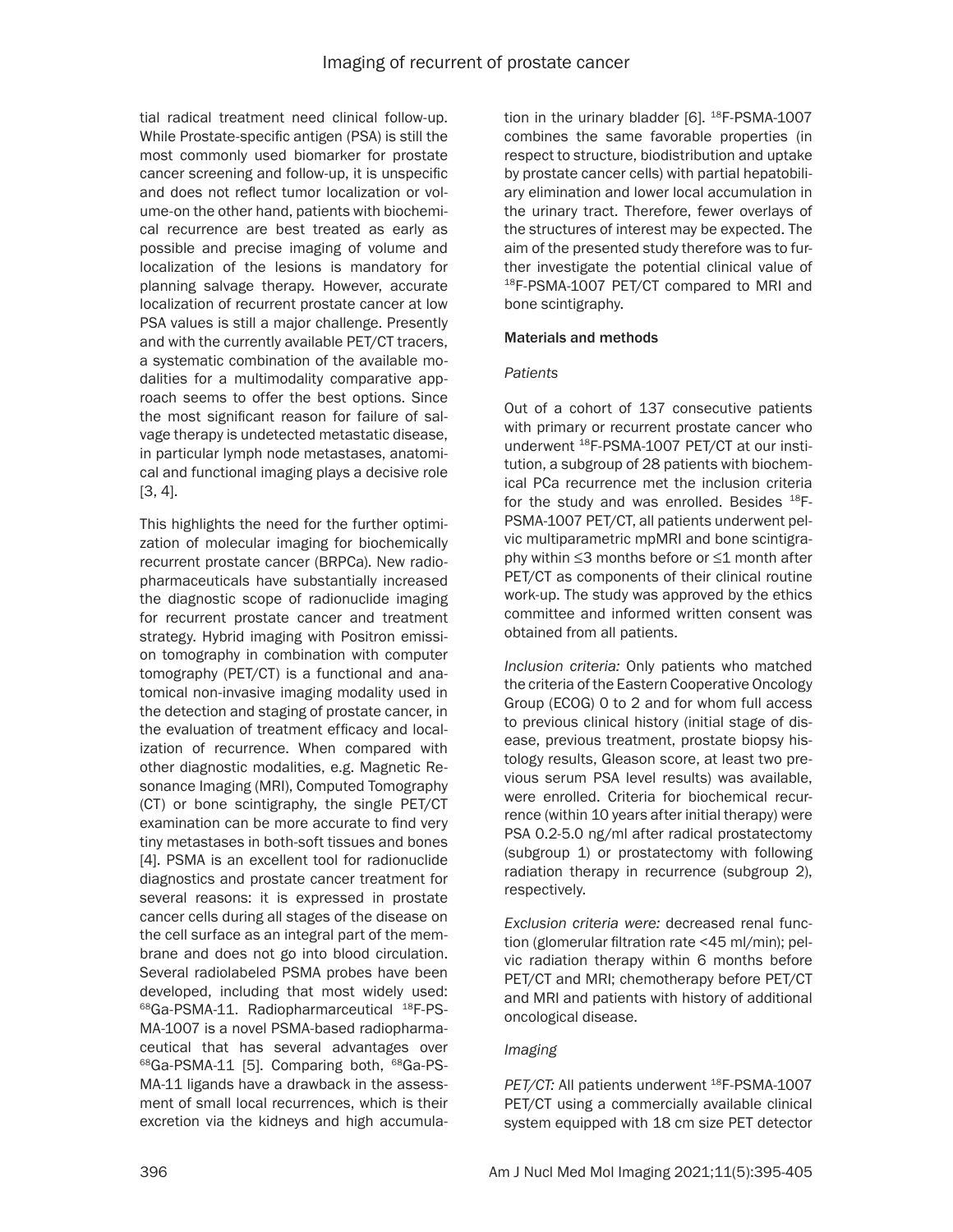and integrated 64 row detector CT unit (Gemini TF64, Philips, Koninklijke Philips N.V., Best, Netherlands). The administered <sup>18</sup>F-PSMA-1007 dose per patient ranged from 1.8-2.2 MBq/ kgBW (mean individual dose 363.93±69.40 MBq) and the CT part was acquired with intravenous contrast material application (1 ml/ kgBW iodixanol (Visipaque, GE Healthcare, Boston, USA)). The scanning protocol was individually adjusted for patient size. Every scanning protocol contained a whole body PET/CT scan from head to middle thigh 52-78 minutes after radiotracer injection (mean time 54 min, IQR 43-60 min) with both arms elevated above the head as far as tolerated), starting with lowdose CT, followed by PET.

The criterion for local or distant recurrence was an increased <sup>18</sup>F-PSMA-1007 uptake taking into account normal distribution and pitfalls of 18F-PSMA-1007 accumulation, as well as clinical information data. The standard uptake maximum values (SUV $_{max}$ ) were measured for each pathological lesion. Lesion sizes (e.g. lymph node size) were measured on the corresponding CT images. For all lesions, quantitative (SUV values, size, count) and qualitative (uptake grade, location) expression activity analysis were carried out. This was applied as well for the documentation of tracer accumulation in the urinary bladder as a measure of potential overcast of local recurrences.

*MRI:* Pelvic multi-parametric MRI (mp-MRI) was acquired using commercial 1.5 T (Magnetom/ Avanto, Siemens, Germany) (14 pats.); and 3 T (Ingenia, Philips Healthcare, Best, Netherlands) (18 pats) systems. Anatomy-specific phasedarray surface coils were used, all sequences with small FOV images covering the prostate position and one sequence with large FOV for the whole pelvis were obtained.

The standard MRI protocol comprised standard T1-SE non-contrast enhanced, T1-SE contrastenhanced with fat signal suppression and T2-FSE images in coronal and transverse orientation (slice thickness 4 mm, FOV 300-350 mm, matrix 320×280). Functional imaging included diffusion-weighted imaging (DWI) and dynamic contrast-enhanced (DCE) imaging after i/v bolus administration of 0.1 mmol/kg of Gadobutrol (Gadovist, Bayer Pharma) using a power injector (administration rate of 3-4 mL/s).

MR-criteria for local recurrence in the prostate area were (1) a mass or soft-tissue area on T2WI with increased signal intensity relative to muscle tissue, (2) a high focal signal intensity on the DWI with corresponding low signal intensity on the ADC or (3) early contrast enhancement on DCE images. Local recurrence was assumed when a corresponding positive MR finding was confirmed on at least two sequences.

Criteria for lymph node metastases were a round shape and/or inhomogeneous intranodal signal intensity on T2WI and/or irregular border and/or intensive enhancement.

*Bone scintigraphy:* 89% patients (n=25/28) underwent Tc99m-MDP whole body bone scintigraphy in anterior and posterior projections (dual headed gamma camera equipped with a low-energy, high-resolution parallel-hole collimator; Philips SKYLIGHT AZ gamma camera, Philips, Best, Netherlands). Patients were well hydrated prior to the examination. The radiopharmaceutical was administered intravenously with a single injection of 500-700 MBq depending on patient weight and protocol used in different centers. Scans were obtained 120- 150 min. after injection. No specific image postprocessing was applied.

Images were read for increased focal tracer uptake as a marker for prostate cancer metastases, localisation, size, shape and intensity were reported.

# *Comparative image analysis*

All images were read and interpreted by an interdisciplinary panel of board-certified nuclear medicine physicians, radiologists and urologists on consensus using a standardized molecular imaging tumor, node and metastasis scoring system [7]. The performance of  $^{18}F-$ PSMA-1007 PET/CT was compared to MRI and bone scintigraphy on a per patient base. True positive, false positive, true negative or false negative results for local recurrence, lymph node metastases and bone metastases were evaluated against the standard of reference (defined on consensus including all available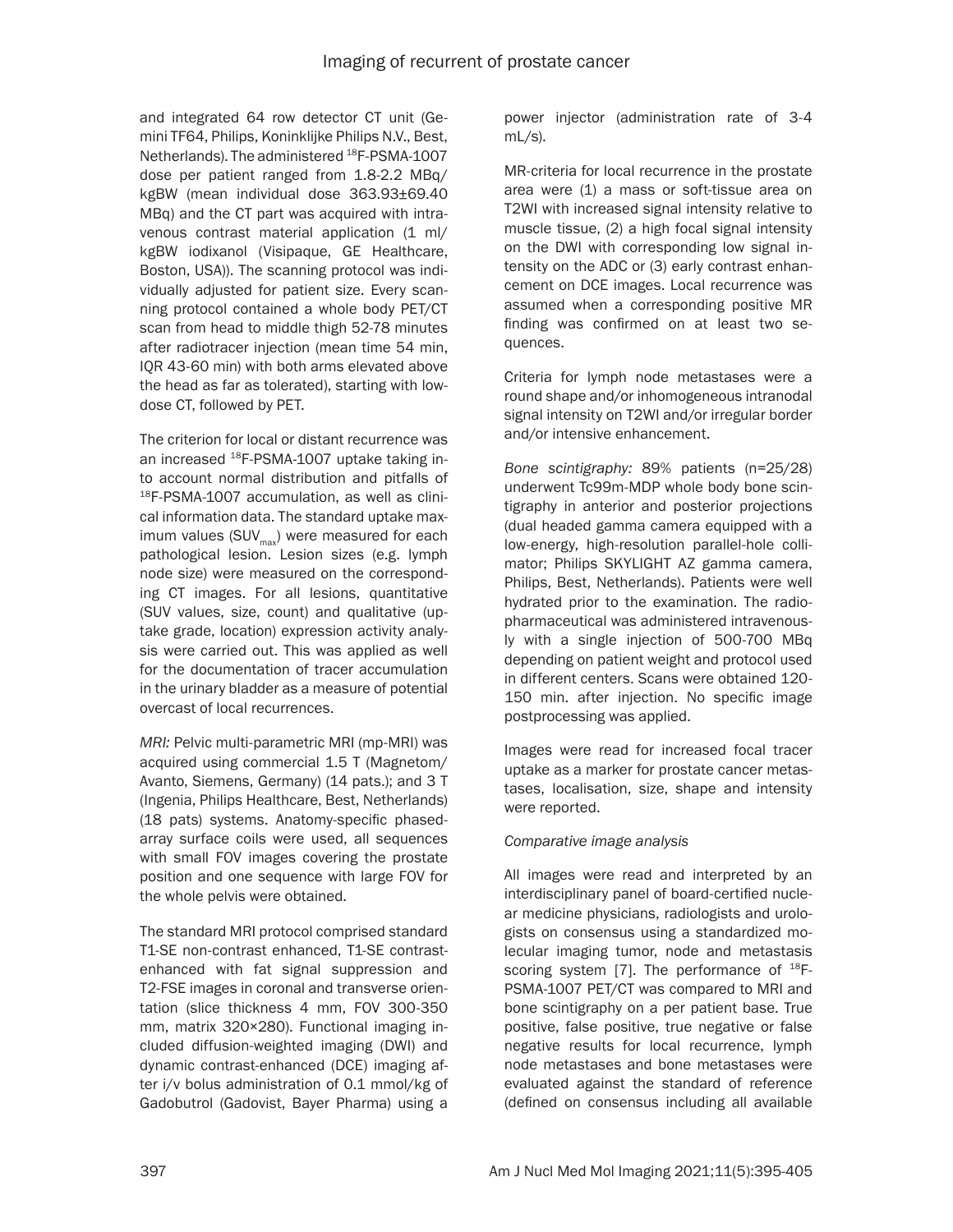|  |  | <b>Table 1. Patient characteristics</b> |
|--|--|-----------------------------------------|
|--|--|-----------------------------------------|

| Characteristic                                                                 | Value            |  |
|--------------------------------------------------------------------------------|------------------|--|
| Age (years)                                                                    |                  |  |
| Mean $\pm$ SD                                                                  | 66.67±6.83       |  |
| Median (range)                                                                 | 67 (52-84)       |  |
| Gleason score                                                                  |                  |  |
| Mean $\pm$ SD                                                                  | 7±1              |  |
| Median (range)                                                                 | $7(5-9)$         |  |
| Prior therapies, n (%)                                                         |                  |  |
| Prostatectomy                                                                  | 19 (68%)         |  |
| Prostatectomy + Radiation beam therapy                                         | 9(32%)           |  |
| Increase of PSA per month (ng/ml/month)                                        |                  |  |
| Median (range)                                                                 | $0.1(0.001-0.6)$ |  |
| PSA Doubling time (months)                                                     |                  |  |
| Median (range)                                                                 | 7.9 (2.1-78.49)  |  |
| PSA level at PET/CT (ng/ml)                                                    |                  |  |
| Median (range)                                                                 | $1.05(0.21-5.0)$ |  |
| Median PSA level at PET/CT (ng/ml) (range) for prior therapy subgroups (ng/ml) |                  |  |
| Prostatectomy                                                                  | $0.58(0.21-5.0)$ |  |
| Prostatectomy + Radiation beam therapy                                         | $1.6(0.57-4.5)$  |  |
| Administered activity for <sup>18</sup> F-PSMA-1007 PET/CT (MBq)               |                  |  |
| Mean $\pm$ SD                                                                  | 363.93±69.40     |  |
| Median (range)                                                                 | 366 (210-505)    |  |
| Diagnosis according to the standard of reference, n (%)                        |                  |  |
| local recurrence                                                               | 11/28 (39%)      |  |
| lymph node metastasis                                                          | 13/28 (46%)      |  |
| bone metastasis                                                                | 4/28(14%)        |  |
| visceral metastases                                                            | $0(0\%)$         |  |

clinical data of the study participants, as well from history as from follow-up). Based on this, sensitivity, specificity, positive predictive value (PPV), negative predictive value (NPV) and accuracy were calculated according to standard definitions. The agreement of modalities was calculated on a per lesion base and expressed as kappa values as and limits of error (*P*-value). In particular, PET/CT was compared to mpMRI for the assessment of local recurrence and lymph node metastases and to bone scintigraphy for bone metastases. Statistics were calculated using SPSS Data Analysis Software (version 20, IBM Corporation, USA).

# **Results**

The characteristics of the included participants are summarized in Table 1. In brief, 28 patients with biochemical prostate cancer recurrence were prospectively enrolled into the study (mean age: 66.67±6.83 (range 52-84) years) with a median PSA value at the time of PET/CT of 1.05 ng/ml.

## *Local recurrence*

According to the clinically defined standard of reference, local recurrence of prostate cancer defined by tumor growth in tissues adjacent to the prostate or in the seminal vesicles was present in 11/28 patients. A pathologic <sup>18</sup>F-PSMA-1007 uptake (an increased <sup>18</sup>F-PSMA-1007 uptake taking into account normal distribution and pitfalls of <sup>18</sup>F-PSMA-1007 accumulation, as well as clinical information data) in the prostate or prostate bed was observed in 10/28 patients (36%) with a mean  $\text{SUV}_{\text{max}}$  value of recurrent local lesions in PET/CT of 6.9, while MRI findings suggested prostate cancer recurrence on 9/28 scans (32%). Against the standard of reference, sensitivity, specificity, accuracy, positive predictive value and negative predictive value for local recurrence of 18F-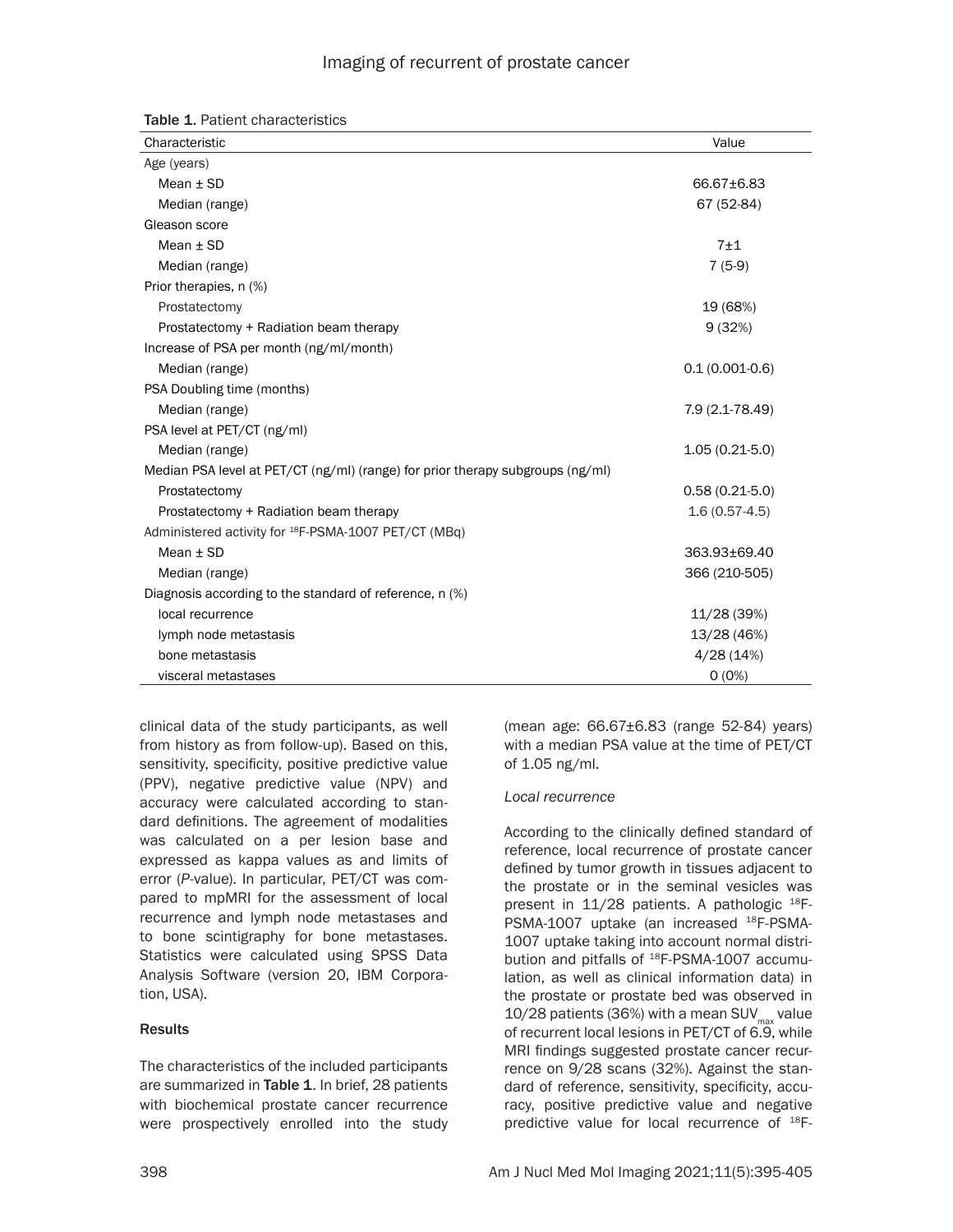

Figure 1. <sup>18</sup>F-PSMA-1007 PET/CT (A, B) and MRI (C, D) of a 57 years old patient 4 years after radical prostatectomy. The PSA level at the time of the study was 0.38 ng/ml. (A, B) <sup>18</sup>F-PSMA-1007 accumulation in the prostate bed, correlating with local recurrence. DCE (C) and DWI (D) MRI reveal a lesion in the prostate bed with early contrast enhancement and diffusion restriction, respectively.



Figure 2. PET/CT and MRI examination of a 67 years old patient after radical prostatectomy one year ago, current PSA level-0.48 ng/ml. <sup>18</sup>F-PSMA-1007 accumulation in the left side of the prostate bed (A). This lesion can not be seen on the corresponding DCE-MRI series (B).

PSMA-1007 PET/CT were 90.9%, 100%, 96.4%, 100% and 94.4%, respectively. MRI reached 81.8%, 100%, 92.9%, 100% and 89.5%, respectively. Agreement of the two methods on a per lesion base was almost perfect (kappa 0.92, P<0.001).

Additional measurements of tracer accumulation in the urinary tract demonstrated a mean  $\text{SUV}_{\text{max}}$  in the bladder of 1.6 $\pm$ 0.3.

Figures 1 and 2 show cases of local recurrence detected with both modalities, PET/CT and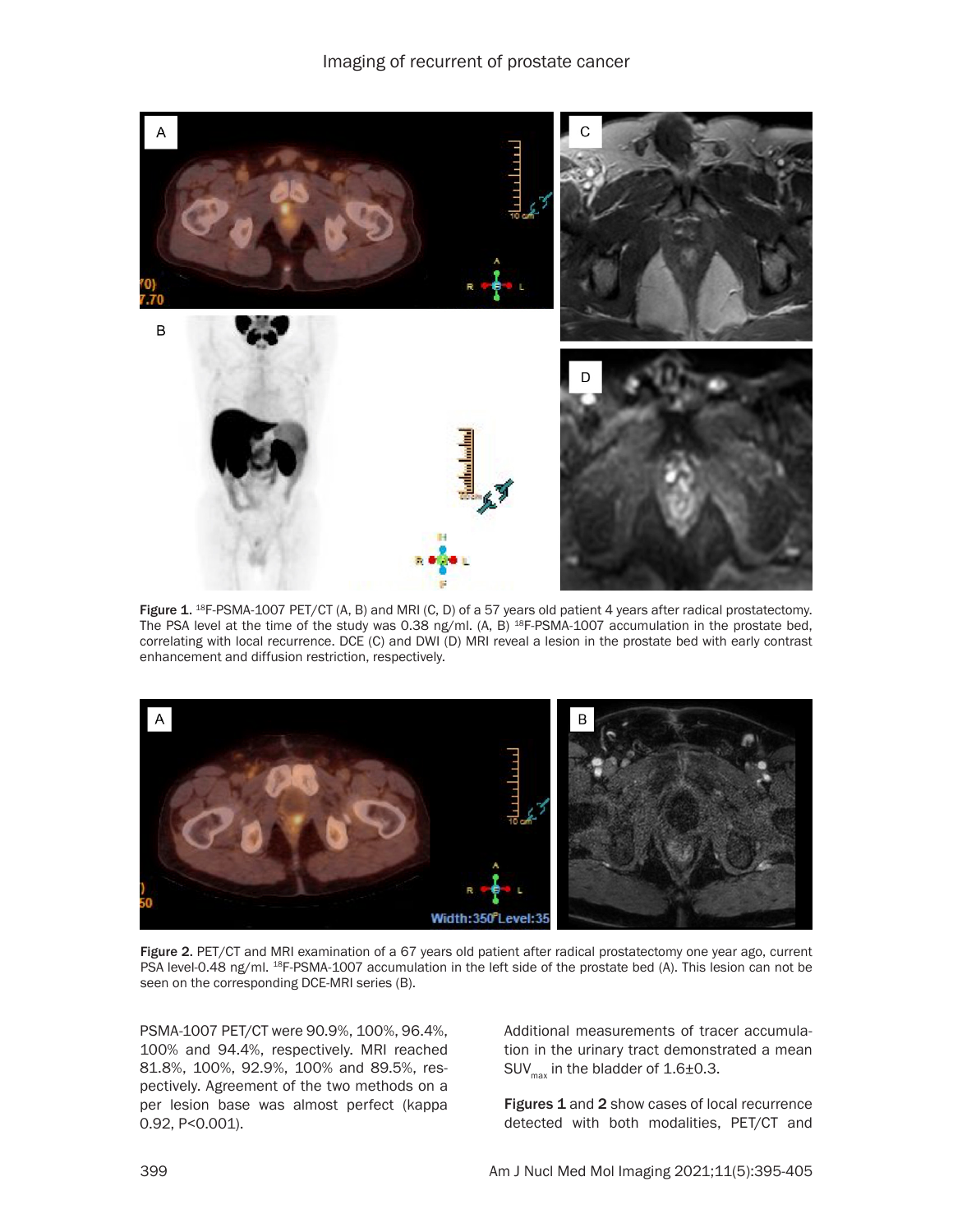

Figure 3. MRI and PET/CT examination of a patient (62 years old) after radical prostatectomy four years ago, Gleason Score 7, current PSA level 1.6 ng/ml. (A and B) show <sup>18</sup>F-PSMA-1007 uptake in an enlarged lymph node with SUV<sub>max</sub>=15.9. The T2-weighted MRI sequence (C) shows the enlarged lymph node in rectosigmoid tissues. (D) Histopathology from the lymph node: Hematoxylin eosin (HE) stain, original magnification (OM) 200×-glandular structures with distinct cellular atypia.



Figure 4. <sup>18</sup>F-PSMA-1007 PET/CT and MRI (T tse tra) of a 66 years old patient after radical prostatectomy one year ago. PSA level at the time of the study was 1.18 ng/ml. A. <sup>18</sup>F-PSMA-1007 accumulation in the right side lymph node, in front of the right internal iliac artery, confirming metastasis in regional lymph nodes. B. Pathologic lymph node was detected on MRI as nonspecific. After the studies, the patient received radiation therapy for the lymph node.

MRI, and with positive PET/CT, but not detected in MRI, respectively.

#### *Lymph node metastases*

Lymph node metastases were present in 13/28 patients according to the clinically defined standard of reference. Corresponding lesions were reported in 13/28 (46%) <sup>18</sup>F-PSMA-1007 PET/CT. In MRI lymph node metastases were observed in 7/28 patients (25%). All of the metastatic lymph nodes were smaller than 1 cm in short axis (mean short axis 0.72 cm).

Against the standard of reference, sensitivity, specificity, accuracy, positive predictive value and negative predictive value of PET/CT for local lymph node metastases were 92.3%, 93.3%, 92.9%, 92.3% and 93.3%, respectively. With MRI, sensitivity, specificity, accuracy, PPV and NPV for lymph node metastases were 53.8%, 100%, 78.6%, 100% and 71.4%, respectively. Agreement of the two methods on a per lesion base were only moderate (kappa 0.57, P<0.001).

Figures 3 and 4 show examples of lymph node metastases detected with both modalities, PET/CT and MRI, and with positive PET/CT, but not detected in MRI, respectively.

#### *Bone metastases*

Bone metastases were confirmed in 4/28 study participants according to the clinically defined

400 Am J Nucl Med Mol Imaging 2021;11(5):395-405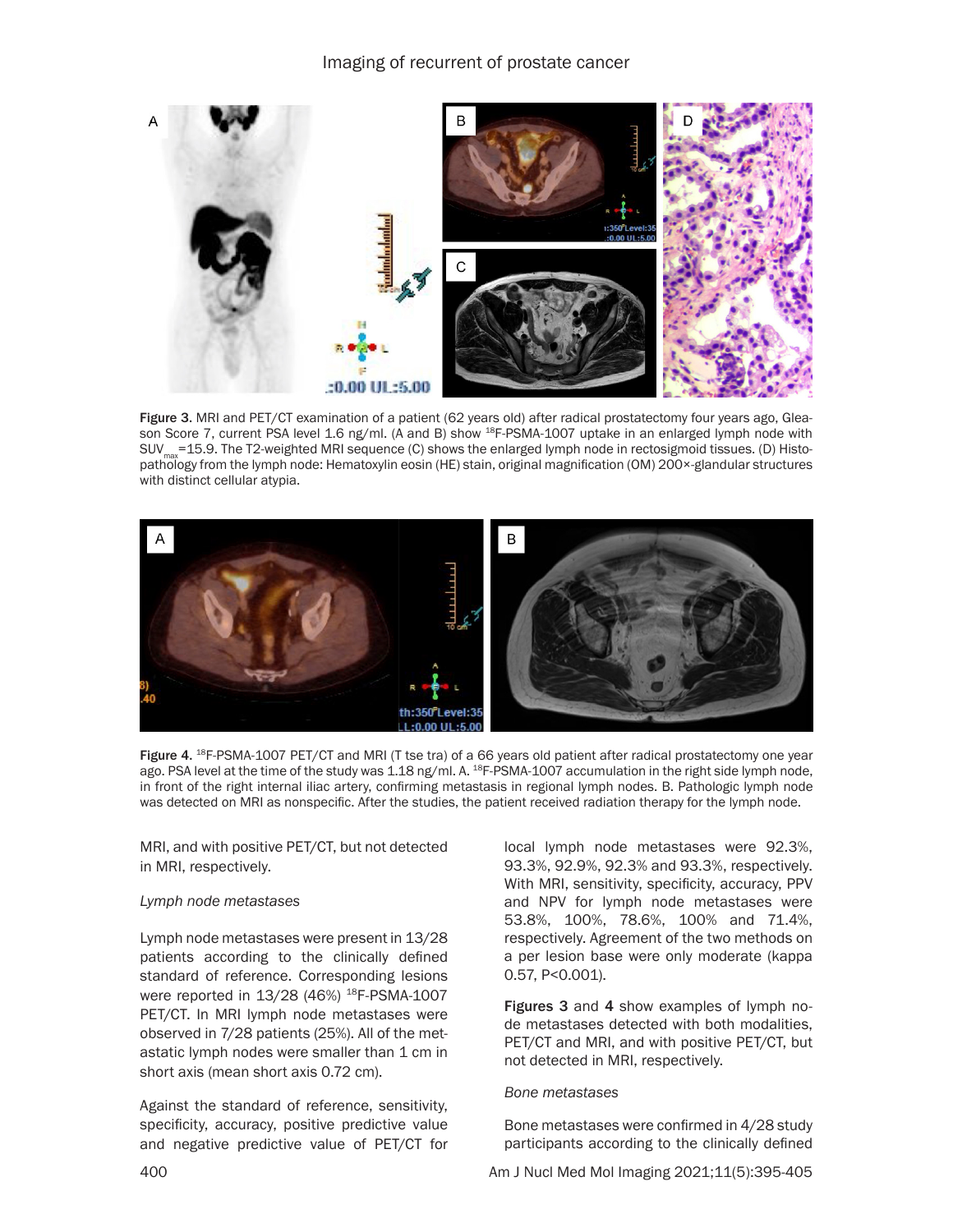

Figure 5. <sup>18</sup>F-PSMA-1007 PET/CT and bone scintigraphy of a 67 years old patient after radical prostatectomy and radiation therapy of the prostate bed six years ago. The PSA level at the time of the study was 4.35 ng/ml. A and B. A pathological <sup>99m</sup>Tc uptake (arrows) in the proximal left femur on bone scintigraphy. C and D. The corresponding pathological 18F-PSMA uptake in PET/CT.

standard of reference. Corresponding lesions were reported in 6/28 (21%) 18F-PSMA-1007 PET/CT including one case that was negative on bone scintigraphy. Bone scintigraphy revealed typical skeletal lesions in 5/25 patients (20%). In three patients with no lesions according to the standard of reference, PET/CT was negative, but bone scintigraphy was not available. Sensitivity, specificity, accuracy, positive predictive value and negative predictive value for the assessment of bone metastases with PET/CT were 100%; 91.7%; 92.9%, 66.7% and 100%, respectively. Bone scintigraphy reached 50.0%; 85.7%; 80.0%; 40.0% and 90.0%, respectively. The agreement of the two methods on a per lesion base was only fair to just moderate (kappa 0.41, P<0.01).

Figure 5 shows example of bone metastasis detected with both modalities-PET/CT and bone scintigraphy.

*Comparison of PET/CT with the combined examination MRI/bone scintigraphy*

For a further estimation of the clinical value of 18F-PSMA-1007 PET/CT, Table 2 shows a comparison of the diagnostic accuracy PET/CT alone versus the combination of MRI and bone scintigraphy.

The median cohort's Gleason score was 7, range 5-9. Linear regression analysis estimates that an increase of PSA value by one unit at the PET/CT time point implies a decrease of PSA aoubling time by 1.27 (P=0.05) irrespective of the Gleason score (P=0.351). Also there was no significant difference in doubling time (months) between radical prostatectomy and prostatectomy and radiotherapy groups (P=0.383) analysed by Mann-Whitney test, see Figure 6.

Receiver Operating Characteristic (ROC) test statistics showed a non-significant (P>0.05)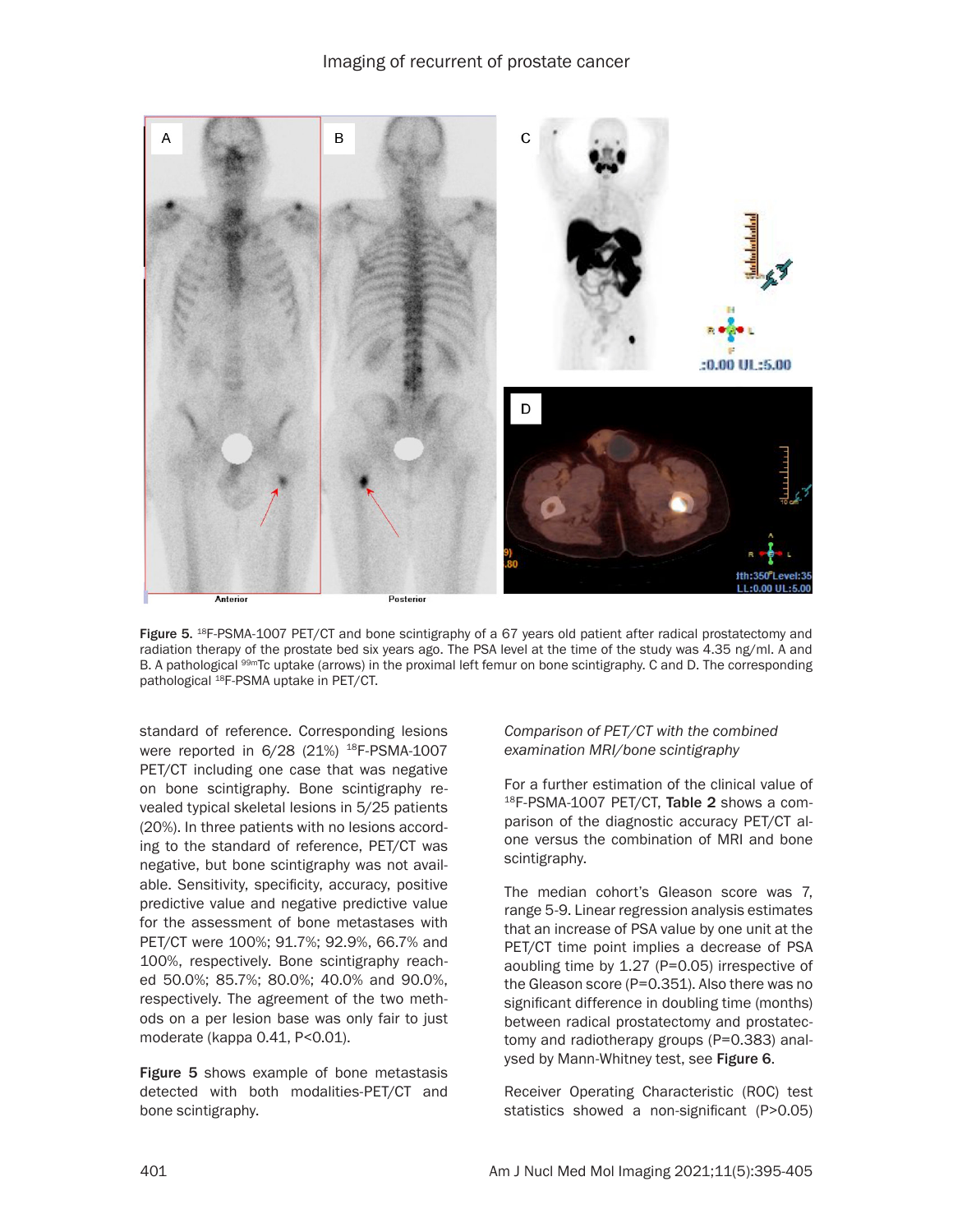| Finding              | Modality      | Sens. % [CI]                   | Spec. % (CI)                                                       | <b>PPV</b> | <b>NPV</b> | Acc % [CI]                               | P value |
|----------------------|---------------|--------------------------------|--------------------------------------------------------------------|------------|------------|------------------------------------------|---------|
| PCa Local recurrence | PET/CT        | 90.9 [58.7-99.8]               | 100 [80.5-100]                                                     |            |            | 100 94.4 96.4 [81.6-99.9]                | 0.001   |
|                      |               | MRI + scinti. 81.8 [48.2-97.7] | 100 [80.5-100]                                                     |            |            | 100 89.5 92.9 [76.5-99.1] 0.0001         |         |
| Lymph nodes          | PET/CT        |                                | 92.3 [63.9-99.8] 93.3 [68.0-99.8] 92.3 93.3 92.9 [76.5-99.1] 0.001 |            |            |                                          |         |
|                      |               | MRI + scinti. 53.8 [25.1-80.8] |                                                                    |            |            | 100 [78.2-100] 100 71.4 78.6 [59.1-91.7] | 0.01    |
| Skeletal metastasis  | PET/CT        |                                | 100 [39.8-100] 91.7 [73.0-99.0] 66.7 100 92.9 [76.5-99.1]          |            |            |                                          | 0.01    |
|                      | MRI + scinti. |                                | 50.0 [6.8-93.2] 85.7 [63.7-97.0] 40.0 90.0 80.0 [59.3-93.1] 0.001  |            |            |                                          |         |

Table 2. Diagnostic accuracy of <sup>18</sup>F-PSMA-1007 PET/CT and the combined examination using mpMRI and bone scintigraphy in recurrent prostate cancer

PPV: positive predictive value, NPV: negative predictive value, Se: sensitivity, Sp: specificity, Acc: Accuracy, CI: confidence interval.



Figure 6. Linear regression analysis of PSA Doubling time (months) and PSA level at PET/CT examination (ng/ml).

tendency of threshold value for PET/CT positive finding in PSA Doubling time above 10.3 months including both therapy groups with sensitivity and specificity 0.70 and 0.63, respectively.

## Discussion

The present study allows for the assumption of a high clinical value of <sup>18</sup>F-PSMA-1007 PET/CT for the assessment of early, biochemically recurrent prostate cancer. So far, the current guidelines of the European Urological Association already recommend PSMA PET/CT for patients after radical prostatectomy with increasing PSA level >0.2 ng/mL, but only at a recommendation level of 2b. This study was intended to improve the evidence of clinical benefit and should contribute to strengthen the level of recommendation, since further, additional work is warranted to refine selection

criteria for PSMA PET/CT in the diagnostic algorithm [8].

Regarding sensitivity and overall diagnostic accuracy for local recurrence, PET/CT was shown to be at least fully equivalent to multiparametric MRI (mpMRI), which is so far the most precise available technique. At the current state of art, mpMRI can detect aggressive prostate cancer with a negative (NPV) and a positive predictive value (PPV) of 63 to 98%, and between 34 and 68%, respectively. Recent studies have shown that mpMRI can also be used to detect recurrence or residual disease. Although all types of PCa therapy leave treatment induced changes within the pelvis, thus complicating image interpretation, advances in technology have made mpMRI to be one of the most effective modalities in detection of local recurrent PCa after RP and RT even at low PSA levels [9],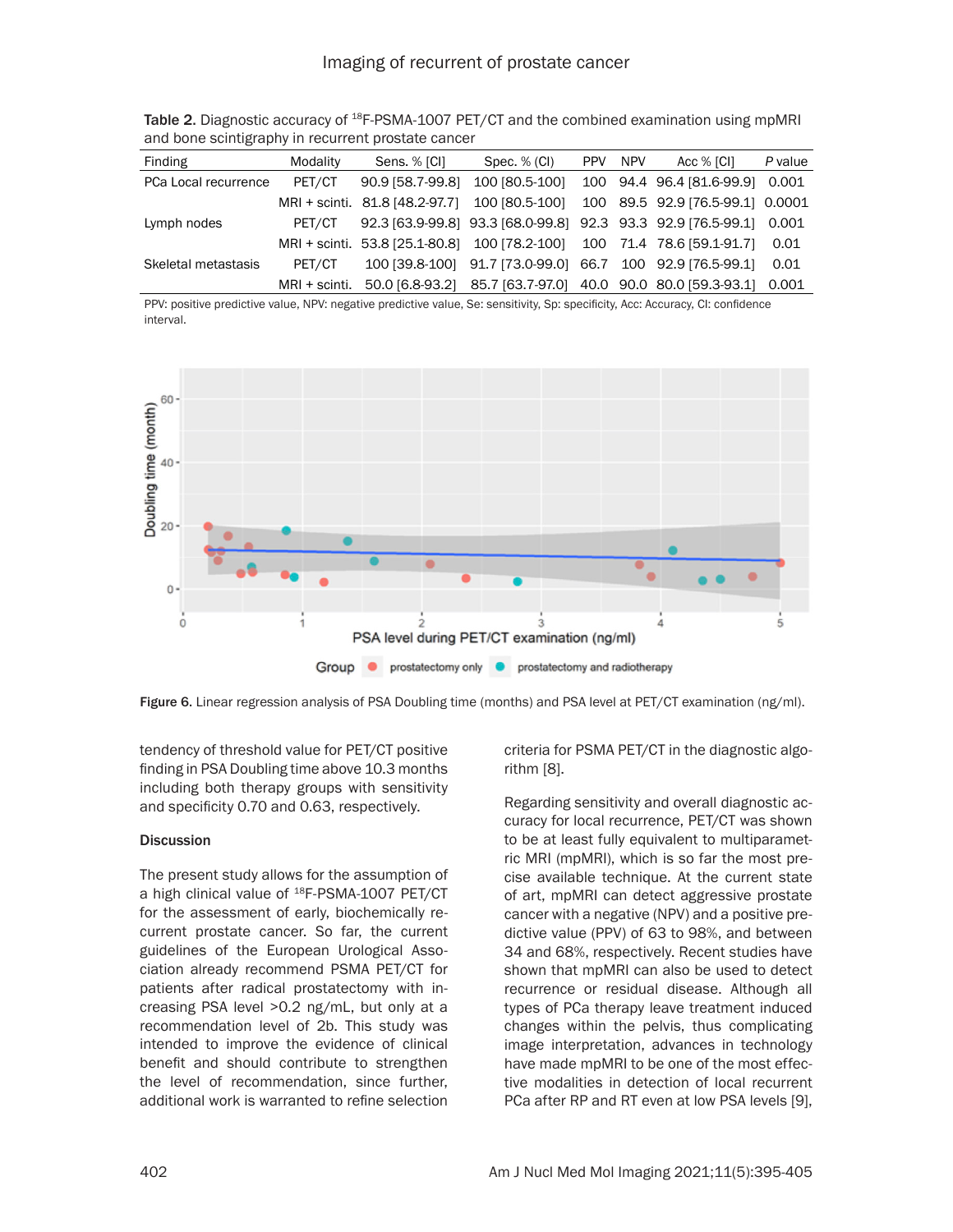possible limitations of MRI after RP are granulation tissue in the perianastomotic region where it can mimic the tumour recurrence, as well as sometimes it can be difficult to distinguish between local recurrence nodule and residual glandular healthy tissue [10]. MpMRI was therefore considered the benchmark for comparison with PET/CT.

The protocol applied in this studies fully complies with the protocols and diagnostic criteria for prostate mpMRI are described in the Prostate Imaging-Reporting and Data System Version 2 (PI-RADS™ v2)-the consensus of an international collaboration of the American College of Radiology (ACR), European Society of Uroradiology (ESUR), and AdMeTech Foundation, based on three main MRI protocol sequences (T2WI, DWI and T1WI with dynamic contrast enhancement) [11].

One of the major drawbacks of alternative tracers, i.e. <sup>68</sup>Ga-PSMA-11, is renal clearance which results in activity overcast of tracer accumulation in the urinary bladder over the prostate bed and the adjacent tissues. Since <sup>18</sup>F-PSMA-1007 is also eliminated by hepatobiliary clearance, a better diagnostic accuracy for local recurrence would be expected.

For the detection of regional lymph node metastases, <sup>18</sup>F-PSMA-1007 PET/CT outperformed mpMRI with superior sensitivity and overall diagnostic accuracy, in particular for small nodes. This is consistent with prior work from *Giesel et al.*, who reported that forty-four (88%) of 50<sup>18</sup>F-PSMA-1007-positive lymph nodes had a short-axis diameter of less than 8 mm. In our study, all of the metastatic lymph nodes were smaller than 1 cm in short axis (mean short axis 0.72 cm). It confirms that metastatic lymph nodes can appear with non-specific characteristics on MRI [12].

In the evaluation of bone metastases,  $^{18}F-$ PSMA-1007 PET/CT reached a higher sensitivity and overall higher diagnostic accuracy compared to bone scintigraphy. Generally, <sup>99mT</sup>c-MDP whole-body bone scintigraphy is known as a sensitive imaging method that has been used for decades to evaluate PCa bone metastasis based on its availability and low cost; however, because of accumulation of this radiotracer in degenerative, inflammatory and traumatic lesions, the specificity is relatively low. For PSA values less than 7 ng/ml bone scintigraphy has a detection rate of only 5%, also CT, for comparison, has a similarly low sensitivity of 11-14% for detection of local recurrence and lymph node metastases in this group of patients [2].

Overall, these results are consistent with *Rahbar et al*., that 18F-PSMA-1007 PET/CT can detect recurrent PCa in a high percentage of patients with biochemical relapse, with improved accuracy (up to 96.4% for local recurrence and 92.9% for lymph nodes) and a mean PSA level of less than 1.05 ng/mL in our study [13]. Recent studies involving PSMA PET/CT in the setting of PCa recurrence showed higher sensitivity than other imaging modalities for detecting the sites of recurrence and metastatic disease, even at very low serum PSA values and overall appears superior to conventional imaging [14]. Our study observed that increase of PSA value by one unit at the PET/CT time point implies PSA Doubling time decrease by 1.27, regardless of Gleason score and with a tendency of PET/CT better detection if doubling time exceeds 10 months. Hence, dedicated cohort studies would be favourable to prove the concept. Performing 18F-PSMA-1007 PET/CT at very low PSA levels potentially may allow more effective salvage treatment, because the prognosis is improved by the initiation of treatment before the PSA level has exceeded 0.5 ng/mL [15]. All these results are very much in favour of using 18F-PSMA-1007 PET/CT as a one-stopshopping approach for the assessment of patients with early, biochemically recurrent prostate cancer. However, besides radiation protection issues (double exposure from PET and CT) and expenses for equipment, also logistic aspects need to be considered. Regarding the cost-benefit ratio it needs to be mentioned that the study was conducted in a specified nuclear medicine center with cyclotron on site. This facilitates logistics regarding transportation and loss of activity due to decay during transportation. Regarding expenses for tracer purchase and reimbursement, any use in centers at a larger distance might make it more difficult to realize 18F-PSMA-1007 PET/CT as a standard procedure from the economic perspective. Therefore, it might be still favourable for many sites to stick to the combined imaging protocol based on mpMRI and bone scintigraphy. Further studies will be needed to gain more insight into these aspects.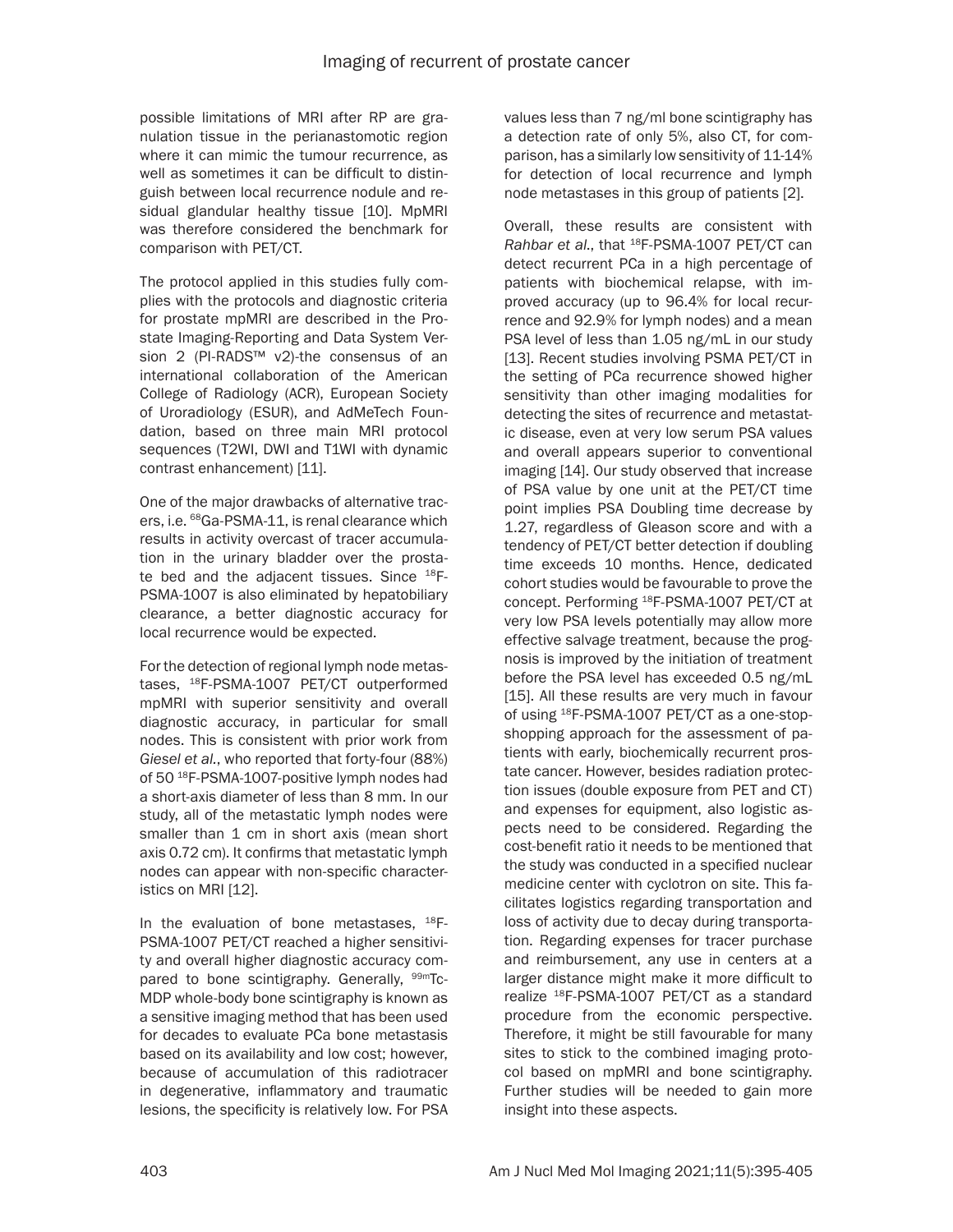# Limitations

First of all, it needs to be addressed that the study was conducted in a relatively small patient cohort. Furthermore, the definition of the ground truth by clinical evidence may be considered disputable, since in the majority of patients with local recurrence or pelvic lymph nodes, the clinical decision for local or systemic therapy was based on PSA levels and imaging results without histologic confirmation. A potential bias from over-diagnosis can therefore not be excluded.

A minor limitation was the lack of results of image data from 3 bone scintigrams, which slightly weakens the statistical comparison with PET/CT. However, as discussed above, these three cases included patients with no other evidence of bone metastases according to the standard of reference. Therefore the only possible error induced by these three cases would have been the overall unlikely possibility of false positive findings.

However, despite the relatively small number of included patients and other limitations as discussed above, this study still confirms the clinical value of <sup>18</sup>F-PSMA-1007 PET/CT in early prostate cancer recurrence, allows for a comparison with the established approaches and contributes valuable data for the further development of imaging concepts in this patient group.

# **Conclusions**

For evaluation of early (biochemically) recurrent prostate cancer, this comparative study reveals potential advantages of <sup>18</sup>F-PSMA-1007 PET/ CT over MRI and scintigraphy. Regarding local recurrence, both modalities, PET/CT and MRI, offer a high diagnostic accuracy with almost perfect agreement on a per lesion basis. The hypothesis, that a lower renal clearance of the tracer with less activity overcast from accumulation in the urinary bladder at least contributes to the full diagnostic equivalence of  $^{18}F-$ PSMA-1007 PET/CT to mpMRI for the detection of local recurrence was confirmed by documentation of a lower accumulation in the urinary bladder. For the detection of regional lymph node metastases, <sup>18</sup>F-PSMA-1007 PET/CT provides superior sensitivity and overall diagnostic accuracy compared to MRI, in particular for

small lymph nodes with non-specific characteristics on MRI. In the evaluation of bone metastases 18F-PSMA-1007 PET/CT was more accurate compared to bone scintigraphy, as in particular the specificity of bone scintigraphy was relatively low. Compared to the combination of MRI and bone scintigraphy together, 18F-PSMA-1007 PET/CT provided a superior diagnostic accuracy, except for the diagnosis of local recurrence, where it was at least fully equivalent to mpMRI. Based on these very promising results, further studies are warranted to more precisely quantify the clinical value and cost-benefit ratio of <sup>18</sup>F-PSMA-1007 PET/ CT in long term oncologic outcomes.

## Acknowledgements

This study was funded by Latvian Council of Science, Funding number: lzp-2019/1-0056 "Impact of Targeted Molecular Imaging with 18F-PSMA-1007 and <sup>68</sup>Ga-PSMA-11 PET/CT in Multimodal Evaluation of Recurrent Prostate Cancer". Nuclear Medicine Clinic colleagues: Jazeps Malnacs, Kristine Tiltina, Vitalijs Skrivelis, Andis Lacis. Pauls Stradins Clinical University Hospital, Department of Histopathology colleague: Inese Briede.

## Disclosure of conflict of interest

None.

Address correspondence to: Dr. Maija Radzina, University of Latvia, 19 Raina Bulvaris, Riga, Latvia. Tel: +371-29623585; E-mail: maija.radzina@rsu.lv

## References

- [1] American Cancer Society. Key statistics for prostate cancer. https://www.cancer.org/cancer/prostate-cancer.html. Accessed February 8, 2021.
- [2] Heidenreich A, Bastian PJ, Bellmunt J, Bolla M, Joniau S, van der Kwast T, Mason M, Matveev V, Wiegel T, Zattoni F and Mottet N; European Association of Urology. EAU guidelines on prostate cancer. Part II: treatment of advanced, relapsing, and castration-resistant prostate cancer. Eur Urol 2014; 65: 467-479.
- [3] Slevin F, Beasley M, Cross W, Scarsbrook A, Murray L and Henry A. Patterns of lymph node failure in patients with recurrent prostate cancer postradical prostatectomy and implications for salvage therapies. Adv Radiat Oncol 2020; 5: 1126-1140.